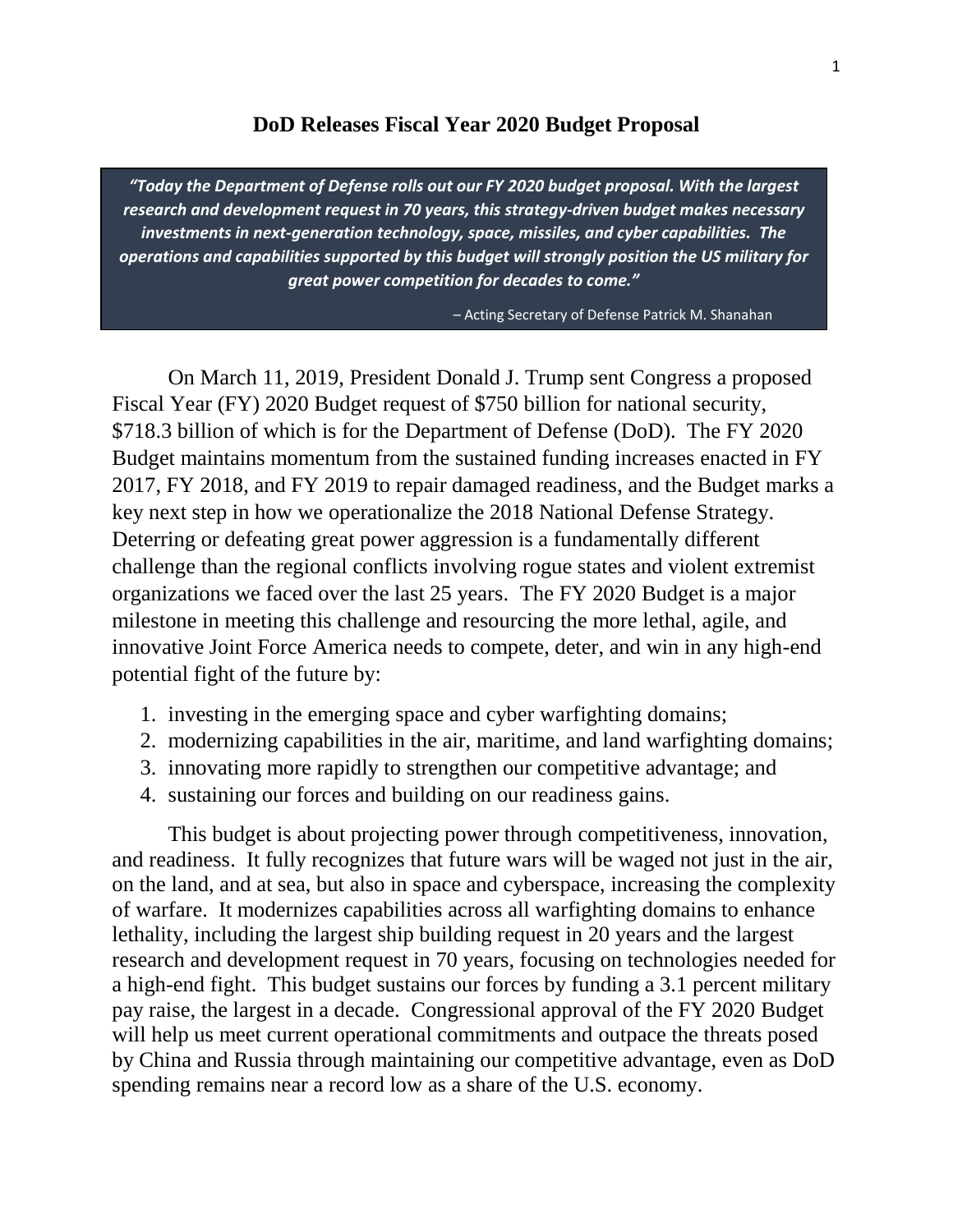### **Specifically, the Department's FY 2020 budget builds the Joint Force's capacity and lethality by investing in:**

#### **Cyber (\$9.6 billion)**

- Supports offensive and defensive cyberspace operations \$3.7 billion
- Reduces risk to DoD networks, systems, and information by investing in more cybersecurity capabilities - \$5.4 billion
- Modernizes DoD's general purpose cloud environment \$61.9 million

### **Space (\$14.1 billion)**

- Resources the initial establishment of the United States Space Force - \$72.4 million
- 4 National Security Space Launch (aka EELV) \$1.7 billion
- 1 Global Positioning System III and Projects \$1.8 billion
- Space Based Overhead Persistent Infrared Systems \$1.6 billion

### **Air Domain (\$57.7B)**

- 78 F-35 Joint Strike Fighters \$11.2 billion
- 12 KC-46 Tanker Replacements \$2.3 billion
- 24 F/A-18 E/F Super Hornets \$2.0 billion
- 48 AH-64E Attack Helicopters \$1.0 billion
- 6 VH-92 Presidential Helicopters \$0.8 billion
- $\bullet$  6 P-8A Aircraft \$1.5 billion
- 6 CH-53K King Stallion \$1.5 billion
- $\bullet$  8 F-15EX \$1.1 billion

# **Maritime Domain: \$34.7 billion and the largest budget request in more than 20 years for shipbuilding**

- COLUMBIA Class Ballistic Missile Submarine \$2.2 billion
- 1 CVN-78 FORD Class Aircraft Carrier \$2.6 billion
- 3 Virginia Class Submarines \$10.2 billion
- 3 DDG-51 Arleigh Burke Destroyers \$5.8 billion
- 1 Frigate (FFG(X))  $$1.3$  billion
- 2 Fleet Replenishment Oilers (T-AO) \$1.1 billion
- 2 Towing, Salvage, and Rescue Ship (T-ATS) \$0.2 billion
- 2 large unmanned surface vehicles \$447 million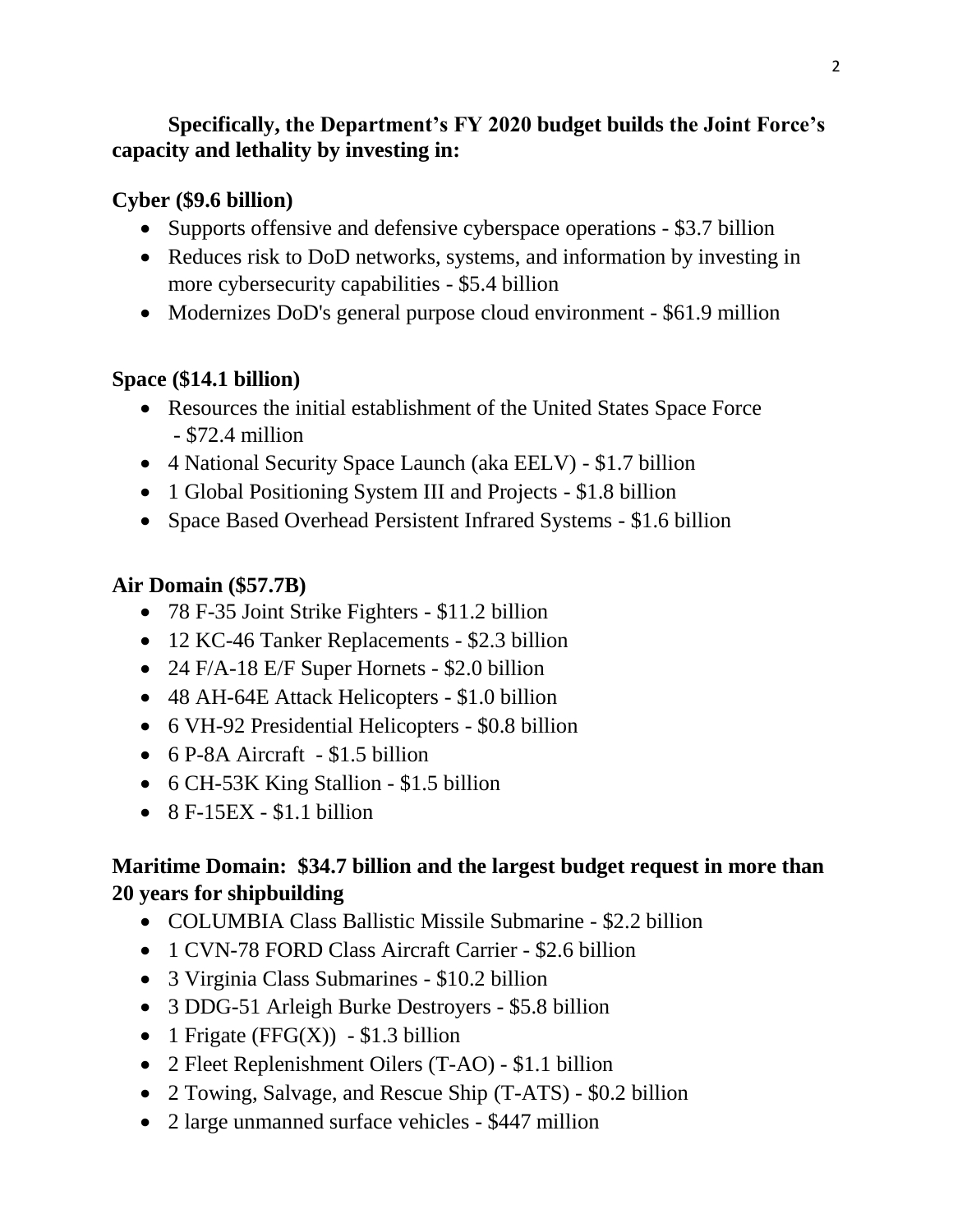#### **Ground Systems (\$14.6 billion)**

- 4,090 Joint Light Tactical Vehicles \$1.6 billion
- 165 M-1 Abrams Tank Modifications \$2.2 billion
- 56 Amphibious Combat Vehicles \$0.4 billion
- 131 Armored Multi-Purpose Vehicles \$0.6 billion

### **Multi-domain and nuclear triad (\$31 billion)**

- B-21 Long Range Strike Bomber \$3.0 billion
- Columbia Class Submarine \$2.2 billion
- Long-Range Stand-Off Missile \$0.7 billion
- Ground Based Strategic Deterrent \$0.6 billon

## **The FY 2020 Budget funds preferred munitions at the maximum production rate.**

- 40,388 Joint Direct Attack Munitions \$1.1 billion
- 10,193 Guided Multiple Launch Rocket System \$1.4 billion
- 125 Standard Missile-6 \$0.7 billion
- 1,925 Small Diameter Bomb II \$0.4 billion
- 9,000 Hellfire Missiles \$0.7 billion
- 430 Joint Air-to-Surface Standoff Missile \$0.6 billion
- 48 Long Range Anti-Ship Missile \$0.2 billion

Highlighting the enduring importance of missile defeat and defense**,** the FY 2020 Budget funds the sustainment of the surge in missile defense investment we undertook in FY 2018 and FY 2019, while also investing in Missile Defense Review efforts at \$13.6 billion. **The missile defeat and defense investments for FY 2020 include:**

- 37 AEGIS Ballistic Missile Defense (SM-3) with Install \$1.7 billion
- Support for Missile Defense Review (e.g., Land-Launched Conventional Prompt Strike, Extended Range Weapon, Space-based Discrimination Sensor Study) - \$1.5 billion
- Ground Based Midcourse Defense \$1.7 billion
- 37 THAAD Ballistic Missile Defense \$0.8 billion
- 147 Patriot Advanced Capability (PAC-3) Missile Segment Enhancements \$0.7 billion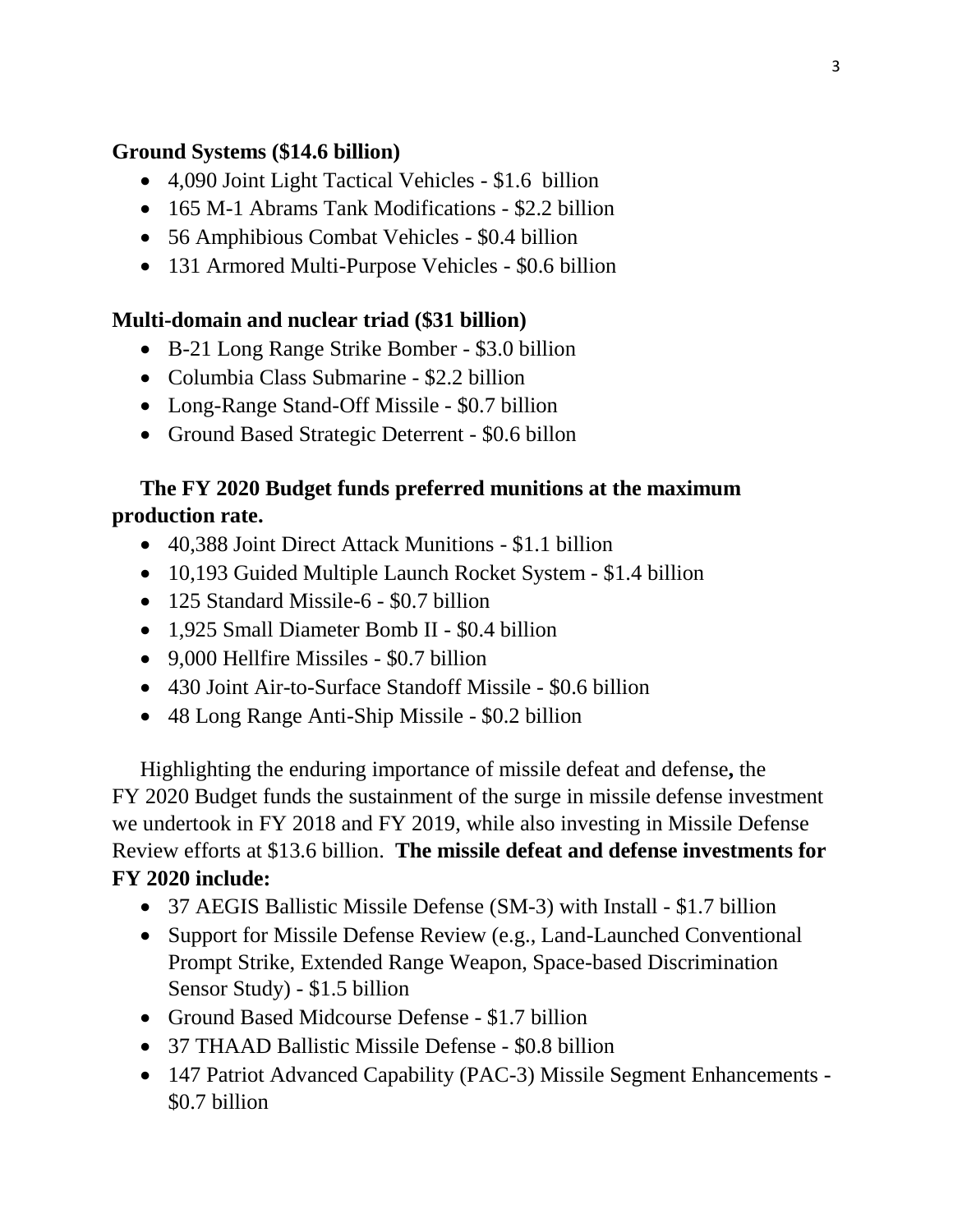The FY 2020 Budget continues the Department's emphasis on innovation and technology, which will enhance our competitive advantage. **The Budget highlights emerging technology projects including:**

- Unmanned / Autonomous projects to enhance freedom of maneuver and lethality in contested environments - \$3.7 billion
- Artificial Intelligence / Machine Learning investments to expand military advantage through the Joint Artificial Intelligence Center (JAIC) and Advanced Image Recognition - \$927 million
- Hypersonics weapons development to complicate adversaries' detection and defense - \$2.6 billion
- Directed Energy investment to support implementation of directed energy for base defense; enable testing and procurement of multiple types of lasers; and increase research and development for high-power density applications - \$235 million

#### **The FY 2020 Budget increases the readiness, lethality, and agility of the Joint force by increasing our military end strength.**

- Funds readiness to executable levels across services \$124.8 billion
- Total military end strength will increase from FY 2019 projected levels by approximately 7,700 in FY 2020
- Active end strength will increase by approximately 6,200 from FY 2019 projected levels to FY 2020, with the largest increase in the Air Force
- Reserve Component end strength will increase by approximately 1,500 from FY 2019 projected levels to FY 2020, with the largest increase in the Army Guard and Reserve

#### **The FY 2020 Budget provides the largest military pay raise in 10 years and robust support to our most valued asset—our military members—and their families.** The Budget:

- Provides a competitive compensation package
- Includes a 3.1 percent military pay raise
- Continues to modernize and transform our Military Health System
- Continues family support programs with investment of nearly \$8 billion for:
	- o Spousal/community support
	- o Child care for over 180,000 children
	- o Youth programs serving over 1 million dependents
	- o DoD Dependent Schools educating over 76,000 students
	- o Commissary operations at 236 stores